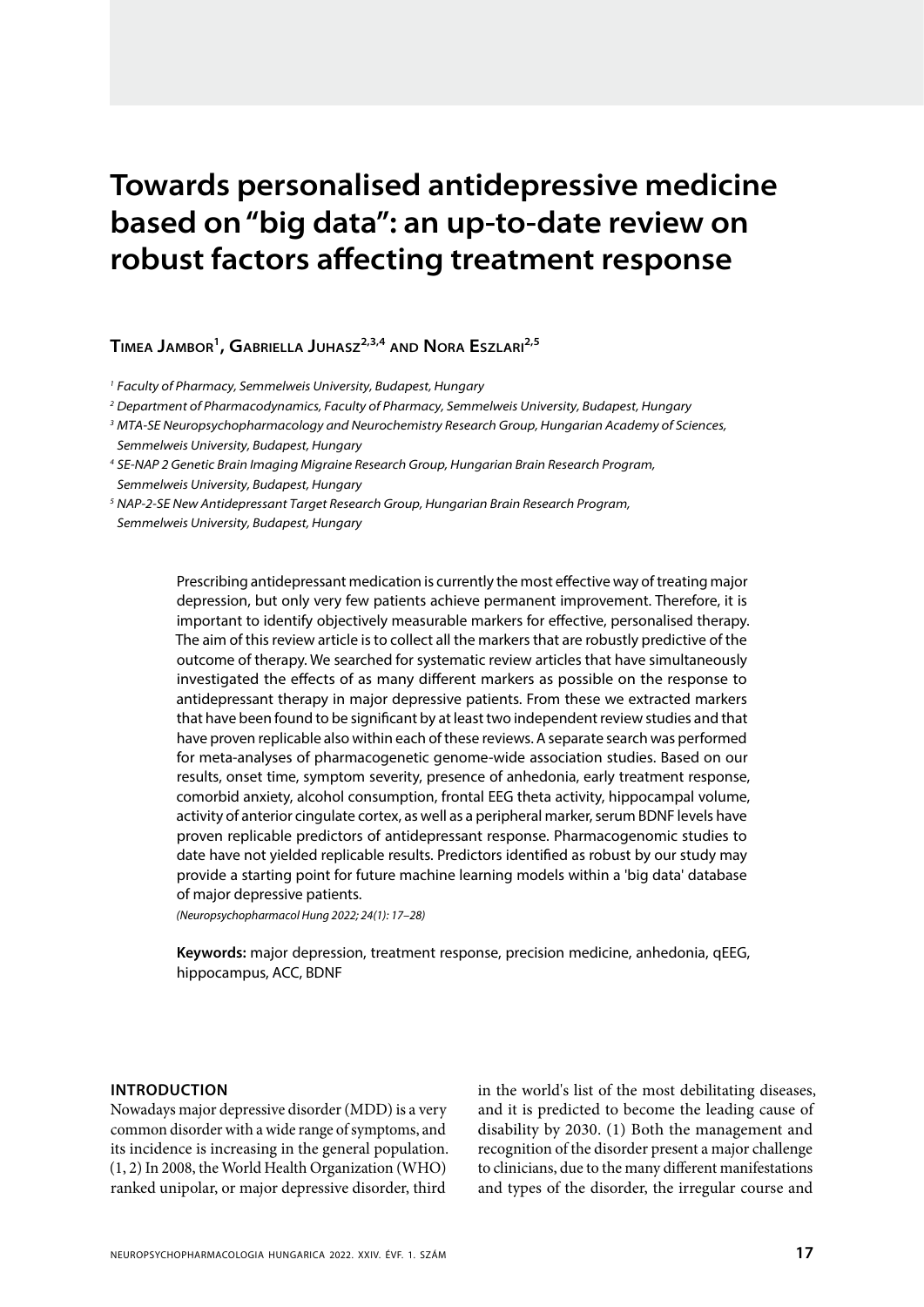prognosis, and the different responses of patients to treatment in clinical practice. (1) As drug selection is currently based on a 'trial and error' approach, this contributes greatly to treatment failure, thus emphasising the importance of identifying the predictors of antidepressant treatment response. (3) The identification of objectively measurable markers and early predictors of treatment response would be really important, as it would allow clinicians to select effective, personalised drug therapy. (4) To this end, a predictive model would be most useful to analyse all the data available in the clinic from the available databases and to look for correlations between input variables (which would include all possible biomarkers with predictive value), the typical symptoms of the disease and the response to therapy. (4) This would include all the available clinical data to select the markers that best predict the treatment response among the many variables (and in the future it would be enough to measure these selected markers in patients, which would be very cost-effective). One promising method for this is artificial intelligence, including machine learning methods, which could provide a truly useful guide to the selection of an effective and well tolerated pharmacological treatment for each patient in the future, thus helping to alleviate the long-term symptoms of depression and helping patients achieve remission. (4) The aim of this review is to collect the most recent literature, meta-analyses and systematic reviews in order to describe predictive markers that could be useful in the selection of pharmacological treatment. These significant markers with predictive power could be incorporated into the machine learning model, thus contributing to the alleviation of long-term symptoms of depression and the patient's recovery process.

# **METHODS**

In March 2021 we searched PubMed database for systematic review articles using the search terms "(antidepress\*[Title/Abstract]) AND (treatment response[Title/Abstract])". The search was primarily limited to patients with a diagnosis of MDD as the primary cause of the underlying disease. This was limited to English-language systematic reviews including only those that simultaneously examined as many factors as possible in the background of treatment response. These criteria yielded 6 comprehensive studies for our present review: (3-9). In writing this article, our primary consideration was to select from the many markers examined, those

that were investigated in more than one original study according to the review articles. From these, we selected those whose effects were found to be replicable by the review across multiple studies.

We also conducted a PubMed search specifically focused on pharmacogenomics results. In February 2021, we searched the terms "(("Genome-Wide Association Study"[Mesh]) AND "Pharmacogenetics"[Mesh]) AND "Antidepressive Agents"[Mesh]" and limited the results to metaanalyses, which resulted in 3 relevant papers: (10-12). Among the discussed genetic markers, we selected those that had either a genome-wide significance within the study or a replicable effect across studies.

# **RESULTS**

# Factors affecting the effectiveness of therapy in **general**

Among systematic reviews, Perlman et al, 2019 (4) provided the most thorough review on factors associated with treatment response, therefore we will focus on the factors that proved to have a replicable effect both within Perlman et al, 2019 (4) and within any of the other selected review papers. These factors are listed in **Table 1** and will be detailed in the following chapters in the following categories:

- symptom profile,
- early response to treatment,
- psychiatric comorbidities,
- electrophysiological markers,
- imaging test results,
- other biological and peripheral markers, which can be found in saliva, urine, spinal fluid, blood and lymph circulation
- genetic predictors (4)

# Symptom profile; onset time, symptom severity of **depressive episodes**

This symptom profile category includes markers and variables that describe the characteristic symptoms of the illness, the severity of symptoms and some determinants of the patient's clinical history. Predictive factors based on the symptom profile are predominantly used in clinical practice, as these components are determined at the beginning of the anamnesis record and clinical interview in order to establish the diagnosis, prognosis and treatment. (4)

The onset of a depressive episode at a young age is a significant marker associated with high treatment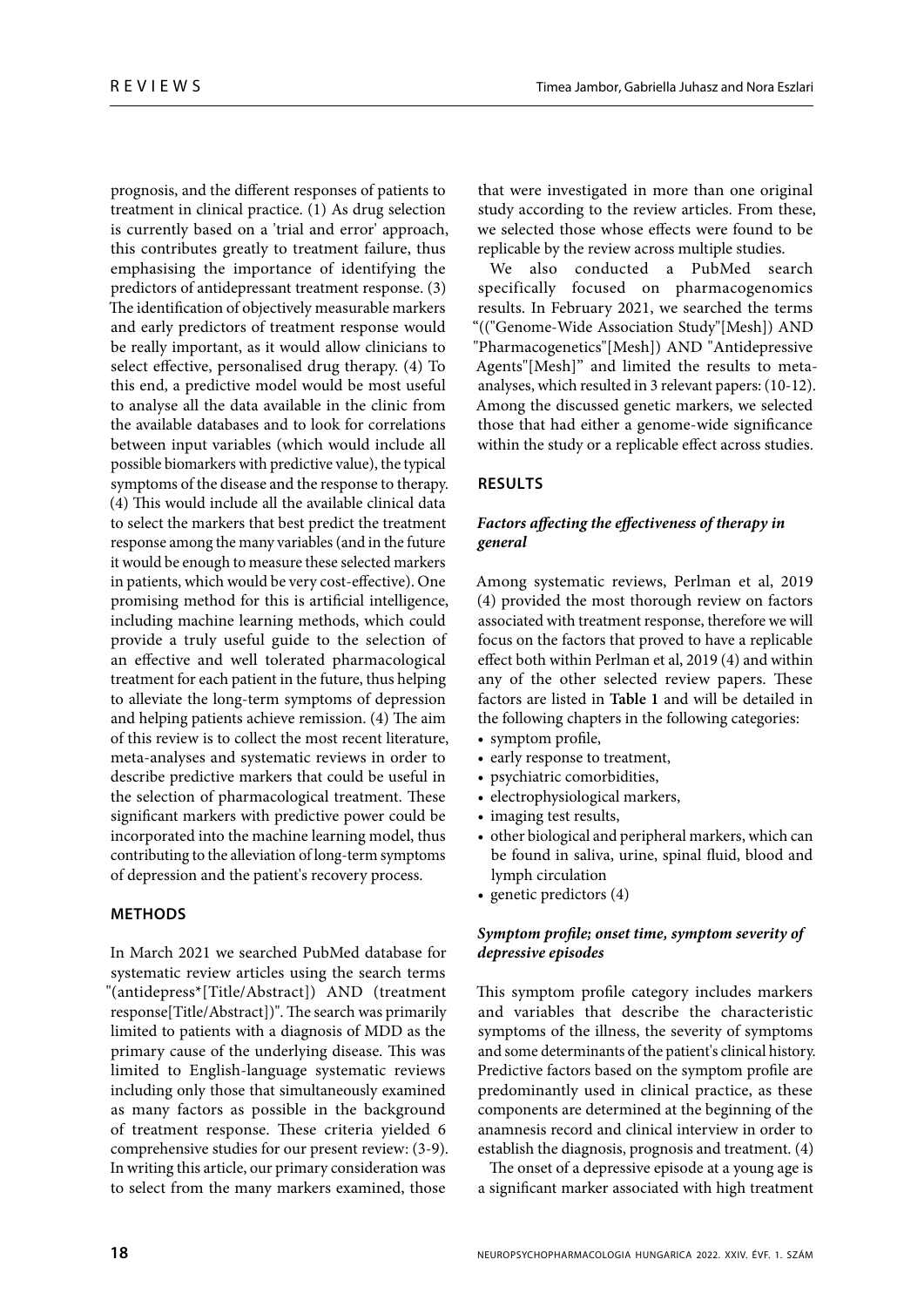Table 1. Significant and replicable predictors of antidepressant treatment response in major depressive patients. Markers are presented in the table if replicable both within Perlman et al, 2019 and any other systematic review paper, citing original studies<br>different from each other. AD: antidepressant; ACC: anterior cingulate cortex;

| Cate-<br>gories                  | Predictors                                                                                                                   | Compound                                                                                                                                                                                                                                                           | <b>Tested sample</b><br><b>Moderators</b><br>(age) |                                                    | References                                                                       |  |  |  |  |
|----------------------------------|------------------------------------------------------------------------------------------------------------------------------|--------------------------------------------------------------------------------------------------------------------------------------------------------------------------------------------------------------------------------------------------------------------|----------------------------------------------------|----------------------------------------------------|----------------------------------------------------------------------------------|--|--|--|--|
| Symptom<br>profile               | anhedonia                                                                                                                    | bupropion                                                                                                                                                                                                                                                          | adults                                             |                                                    | Perlman K, et al. J Affect Disord.<br>2019; 243:503-15.                          |  |  |  |  |
|                                  | depressed mood, somatic<br>symptoms, anhedonia                                                                               | SSRI versus venlafaxine                                                                                                                                                                                                                                            | adolescents                                        |                                                    | Boylan K, et al. Eur Child Adolesc<br>Psychiatry 2020; 29(4):433-443.            |  |  |  |  |
|                                  | higher symptom severity                                                                                                      | Van de Carlo et al, 2016: fluoxetine, lithium,<br>desipramine, escitalopram; Schmidt et<br>al, 2016: ketamine, AD; Trivedi et al, 2001:<br>citalopram, fluoxetine, lithium, buspirone                                                                              | adults                                             |                                                    | Perlman K, et al. J Affect Disord.<br>2019; 243:503-15.                          |  |  |  |  |
|                                  | disorder severity                                                                                                            | SSRI versus venlafaxin                                                                                                                                                                                                                                             | adolescents                                        |                                                    | Goodyer IM & Wilkinson PO.<br>J Child Psychol Psychiatry 2019;<br>60(3):232-243. |  |  |  |  |
|                                  | youth depressive episode                                                                                                     | AD/ nortriptyline                                                                                                                                                                                                                                                  | adults                                             |                                                    | Perlman K, et al. J Affect Disord.<br>2019; 243:503-15.                          |  |  |  |  |
|                                  | first episode                                                                                                                | SSRI versus venlafaxine                                                                                                                                                                                                                                            | adolescents                                        |                                                    | Goodyer IM & Wilkinson PO.<br>J Child Psychol Psychiatry 2019;<br>60(3):232-243. |  |  |  |  |
| response<br>Early                | early treatment response<br>(2 weeks)                                                                                        | Papakostas & Fava 2008: SSRI, TCA;<br>Dupuy et al: SSRI, SNRI, NRI, lithium;<br>Szegedi et al, 2009: mirtazapine                                                                                                                                                   | adults                                             |                                                    | Perlman K, et al. J Affect Disord.<br>2019; 243:503-15.                          |  |  |  |  |
|                                  | early treatment response<br>(2 weeks)                                                                                        | SSRI versus venlafaxine                                                                                                                                                                                                                                            | adolescents                                        |                                                    | Boylan K, et al. Eur Child Adolesc<br>Psychiatry 2020; 29(4):433-443.            |  |  |  |  |
|                                  |                                                                                                                              |                                                                                                                                                                                                                                                                    |                                                    |                                                    |                                                                                  |  |  |  |  |
| comorbidities<br>Psychiatric     | psychiatric comorbidities<br>(anxiety)                                                                                       | venlafaxine/SSRI/fluoxetine/bupropion                                                                                                                                                                                                                              | adults                                             | drug arm                                           | Perlman K, et al. J Affect Disord.<br>2019; 243:503-15.                          |  |  |  |  |
|                                  | comorbidities<br>(anxiety)                                                                                                   | duloxetine; fluoxetine                                                                                                                                                                                                                                             | adults                                             | treatment<br>discontinuation                       | Berwian IM, et al. Psychol Med<br>2017; 47(3):426-437.                           |  |  |  |  |
|                                  |                                                                                                                              |                                                                                                                                                                                                                                                                    |                                                    |                                                    | Perlman K, et al. J Affect Disord.                                               |  |  |  |  |
|                                  | cigarettes, alcohol<br>consumption                                                                                           | fluoxetine                                                                                                                                                                                                                                                         | adults                                             |                                                    | 2019; 243:503-15.                                                                |  |  |  |  |
|                                  | drugs and alcohol<br>consumption                                                                                             | SSRI versus venlafaxine                                                                                                                                                                                                                                            | adolescents                                        |                                                    | Boylan K, et al. Eur Child Adolesc<br>Psychiatry 2020; 29(4):433-443.            |  |  |  |  |
|                                  |                                                                                                                              |                                                                                                                                                                                                                                                                    |                                                    |                                                    |                                                                                  |  |  |  |  |
| Electrophysio-<br>logical marker | frontal EEG theta<br>activity before treatment<br>and at the end of the first<br>week of treatment                           | Papakostas & Fava 2008: SSRI, TCA; Dodd &<br>Berk, 2004: TCA, SSRI, lithium; losifescu et<br>al, 2011: SSRI, venlafaxine, TCA; Steiger &<br>Kimura, 2010: SSRI, SNRI                                                                                               | adults                                             |                                                    | Perlman K, et al. J Affect Disord.<br>2019; 243:503-15.                          |  |  |  |  |
|                                  | frontal EEG theta activity<br>before treatment                                                                               | Bares et al: bupropion                                                                                                                                                                                                                                             | adults                                             | Voegeli G, et al. Drugs 2017;<br>77(18):1967-1986. |                                                                                  |  |  |  |  |
|                                  |                                                                                                                              |                                                                                                                                                                                                                                                                    |                                                    |                                                    |                                                                                  |  |  |  |  |
| Neuroimaging<br>marker           | hippocampus volume                                                                                                           | Chi et al, 2015: sertraline; El Hage et al,<br>2013: SSRI, SNRI, TCA; Leuchter et al,<br>2010: SSRI, SNRI; MacQuenn et al,<br>2009: fluoxetine                                                                                                                     | adults                                             |                                                    | Perlman K, et al. J Affect Disord.<br>2019; 243:503-15.                          |  |  |  |  |
|                                  | hippocampus volume                                                                                                           | citalopram, fluoxetine, venlafaxine                                                                                                                                                                                                                                | adults                                             |                                                    | Voegeli G, et al. Drugs 2017;<br>77(18):1967-1986.                               |  |  |  |  |
|                                  |                                                                                                                              |                                                                                                                                                                                                                                                                    |                                                    |                                                    | Perlman K, et al. J Affect Disord.                                               |  |  |  |  |
|                                  | <b>ACC hyperactivity</b>                                                                                                     | SSRI, SNRI, NRI, bupropion, TCA                                                                                                                                                                                                                                    | adults                                             |                                                    | 2019; 243:503-15.                                                                |  |  |  |  |
|                                  | ACC volume and<br>hyperactivity (emotion<br>perception tasks, resting<br>state, working memory,<br>inhibitory control tasks) | Brockman et al, 2009: citalopram; Salvador<br>et al, 2009: ketamine; Walsh et al, 2007:<br>fluoxetine; Roy et al, 2010: citalopram;<br>Samson et al, 2011: mirtazapine, venlafaxine;<br>Chen et al, 2007: fluoxetine; Rizvi et al, 2013:<br>fluoxetine, olanzapine | adults                                             |                                                    | Voegeli G, et al. Drugs 2017;<br>77(18):1967-1986.                               |  |  |  |  |
|                                  |                                                                                                                              |                                                                                                                                                                                                                                                                    |                                                    |                                                    |                                                                                  |  |  |  |  |
| Peripherial<br>marker            | Serum BDNF level                                                                                                             | Young et al, 2016:<br>escitalopram, nortriptyline                                                                                                                                                                                                                  | adults                                             |                                                    | Perlman K, et al. J Affect Disord.<br>2019; 243:503-15.                          |  |  |  |  |
|                                  | Serum BDNF level                                                                                                             | escitalopram, nortriptyline                                                                                                                                                                                                                                        | adults                                             | variability<br>over time                           | Voegeli G, et al. Drugs 2017;<br>77(18):1967-1986.                               |  |  |  |  |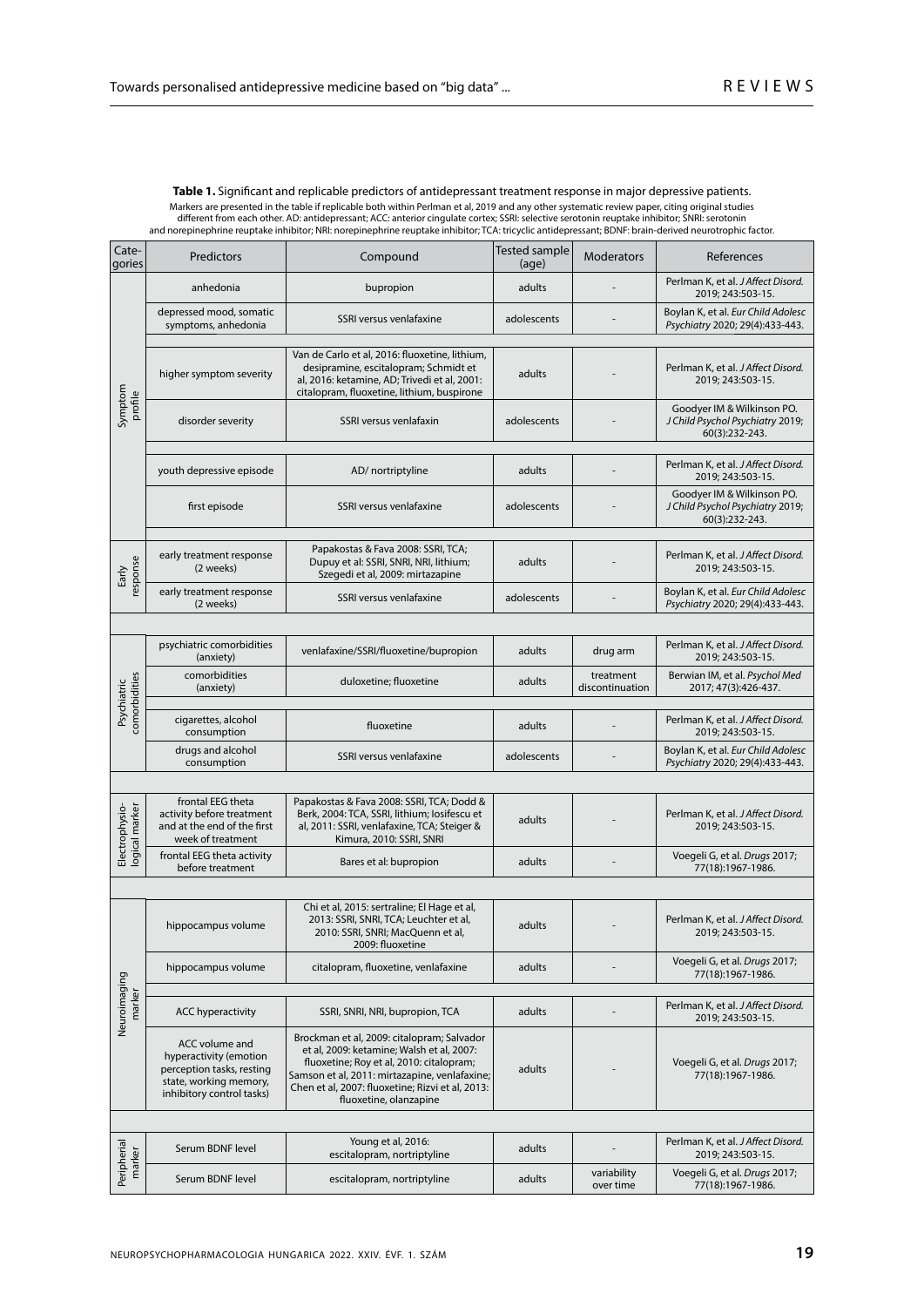resistance. (4, 6) MDD is one of the most common mental disorders among young adolescents aged 12- 18 years, with a lifetime prevalence of up to 12%. (9) Its early formation can cause lifelong detrimental effects, significantly impairing an individual's quality of life and social belonging, which is why early treatment, and thus improving mental health, is a key concern for clinicians. (9)

Treatment options are determined largely by the severity of the symptoms of depression. Based on preliminary evidence of a moderately severe episode and with the approval of the US Food and Drug Administration (FDA), selective serotonin reuptake inhibitors (SSRIs) (fluoxetine, citalopram) are the first choice in combination with psychotherapy, including cognitive behavioural therapy (CBT), for adolescents with MDD. (9) Unfortunately, just over half of affected adolescents respond to initial SSRI treatment. In general, more severe symptoms and higher comorbidity distributions are observed in young people with treatment-resistant MDD (TR-MDD). (9) The more severe form of major depression also significantly determines the risk of relapse, which is observed in 50-70% of successfully treated patients 1 year after treatment. (6) Therefore the more severe the major depressive episode is, when the symptoms are fewer but more severe, it is more unlikely that the patient will respond to the treatment. (4, 6)

However, in addition to the more severe form of the illness, the increased persistence of certain symptoms, such as anhedonia for most of the day, significantly prolongs the time needed to achieve symptom-free status in affected patients. (4, 9) Antidepressant treatment, especially a combination therapeutic approach, and adherence to therapy are important factors that reduce the risk of relapse. (7) As the prevention of relapse of a depressive episode is a top priority for treatment, it is important to identify a wide range of potential predictors of relapse risk. (7)

# **Early response to treatment**

The question of early response, which can significantly predict the outcome of the therapy, is also a significant predictor and greatly assists healthcare professionals in the care of MDD. If individuals respond to the therapy within 2 weeks after initiation of treatment, it is generally observed that they do much better in the longer term and achieve a higher rate of symptom relief. (4, 9, 13) Early response as a potential predictor also has diagnostic value, as individuals in this group can be compared with others in controlled trials to

identify and understand the mediators of treatment response, potential predictors, and the complexity of the MDD phenotype. (9) The existence of these variables may provide powerful information in connection with the predictors of treatment response, remission, and relapse in young people with TR-MDD. (9) As it is well known that the prevalence of TR-MDD is particularly high in 12-18 year old adolescents, there is a great need to develop a treatment strategy with an effective and targeted approach, especially for those in high-risk groups.

## **Psychiatric comorbidities**

Co-existing psychiatric comorbidities are a very common feature of a major depressive episode, sometimes with diagnostic value, and can have a significant impact on the outcome of treatment. These effects have proven replicable in case of anxiety disorders and substance use disorders. (4) The higher baseline symptom levels of these comorbid psychiatric disorders, as well as the severity of depression result in poorer therapeutic outcomes when determining the treatment response profile to different antidepressants. (4) Co-existing anxiety disorders with MDD are associated with significant clinical suffering in most of the cases. Symptoms are persistent, sometimes associated with frightening autonomic syndromes, and their manifestations are often disproportionate to the sociocultural context and events. (14) Avoidant behaviour in affected patients is also common. (14) Anxiety symptoms may reduce the response to antidepressants. This finding was particularly significant for venlafaxine and SSRIs, especially fluoxetine. (4) However, there was some difference in response outcome between drug groups of anxious patients. Indeed, the positive therapeutic response to venlafaxine was more significant compared to fluoxetine, while the response profile of SSRIs was more effective compared to bupropion, although the validity of this was questioned. (4) Another study also measured a significant effect of anxiety on treatment non-reponse. High anxiety increased the risk of relapse, but this finding was significant only among those who stopped taking their medications, while in those who continued taking antidepressants there was no significant association.  $(7)$  Within anxiety disorders, generalised anxiety disorder was primarily considered as a possible predictor of nonresponse, while worse outcomes were also observed for obsessive-compulsive disorder. No significant correlation was found in the association of social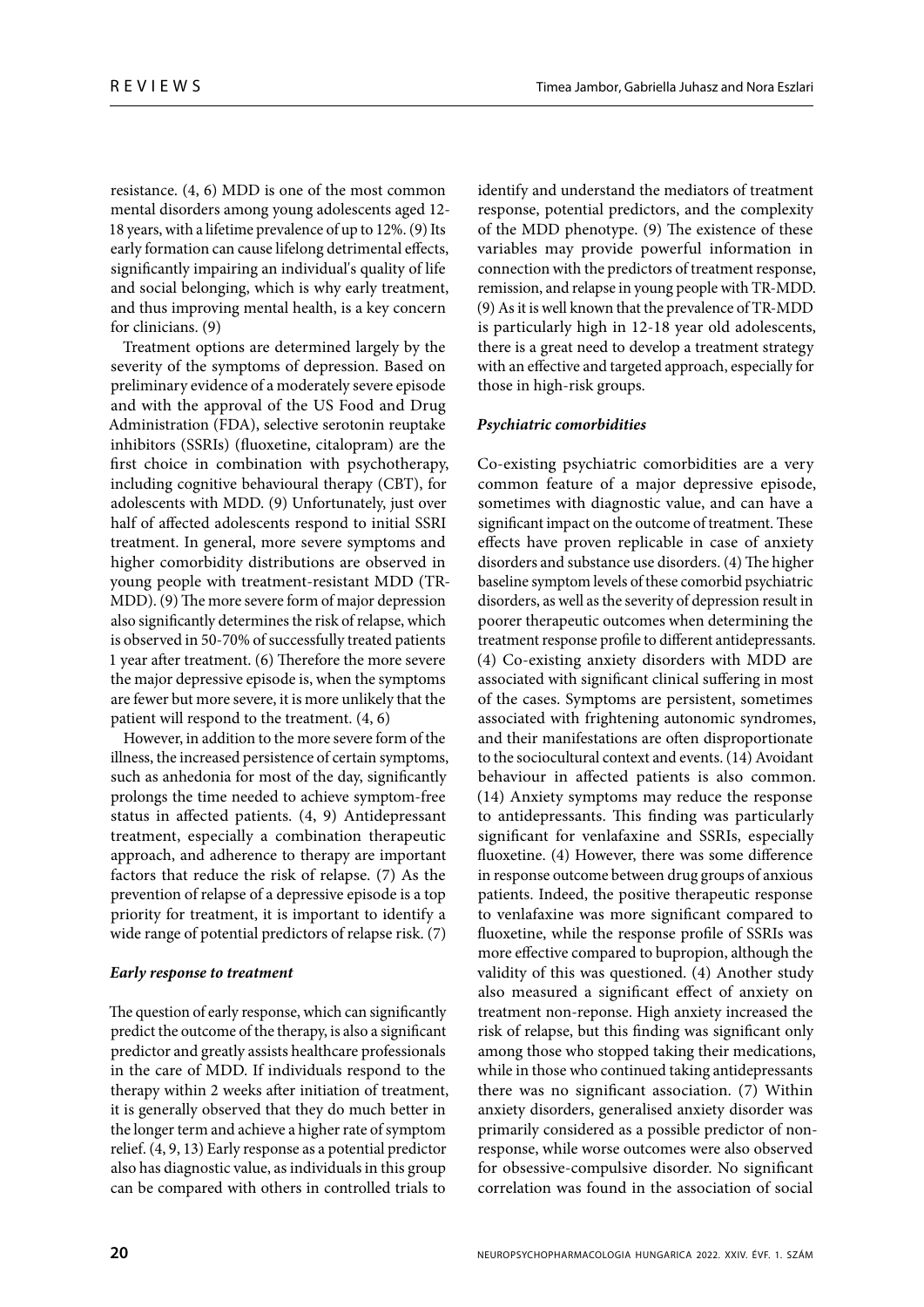phobia and PTSD with the lack of response to antidepressants. (13)

Co-existing comorbid anxiety disorders therefore have a major impact on remission and increase treatment resistance, increasing the risk of relapse. Their prevention, accurate diagnosis and appropriate treatment strategy are key to the treatment of major depression. (7) Cognitive behavioural therapy is a long-term treatment option for mild comorbidities associated with MDD. In more severe cases, a combination of anti-anxiety drugs, benzodiazepines and SSRI antidepressants has been shown to be effective. (15) The Treatment of Resistant Depression in Adolescents (TORDIA) study has shown that CBT used alongside pharmacological treatment is more effective for those with comorbid conditions than monotherapy. (16) Transcranial magnetic stimulation (TMS), which was approved by the US Food and Drug Administration (FDA) in 2008 for treatmentresistant depression in comorbid depressed patients, has also been shown to be an effective method. (15) The TMS method works by inducing a magnetic field and then applying it to the surface of the skull to generate an action potential that alters cortical activity, making it effective in the treatment of major depression. (15) The response and remission rates, although different between subjects, were significant. Depressive symptoms as well as comorbid syndromes were also relieved by the treatment (39.5-70% of participants responded to antidepressant treatment, 16.6-76.9% achieved asymptomatic MDD, while nearly 50-84.6% of patients responded to TMS and pharmacological treatment and had alleviation of comorbid symptoms). (15)

Another significant association was measured for cigarette, alcohol and drug use. Cigarette smoking has been associated with a reduced response to antidepressant (AD) treatment, and current alcohol consumption has been shown to predict fluoxetine nonresponse. (4) On the other hand, lower levels of drug use, smoking and drinking alcohol resulted in an improvement in symptoms 72 weeks after treatment. (9)

### **Electrophysiological markers; Theta wave activity**

One group of measurable markers that has been evaluated for objective prediction of pharmacological treatment is the brain's electrophysiological parameters. Electroencephalography (EEG) is essentially a method and technique for measuring electrical activity that is non-invasive, easy to

access, and at the same time helps to determine the therapeutic response to the antidepressants. (17) Another, more recent type is quantitative or qEEG, which now includes computer spectral evaluation of EEG signals to obtain more specific information. (4) Although there are a few inconsistent results as well, the most significant finding was an increase in theta (slow-wave phase) activity in the frontal cortex before treatment, which was associated with a positive therapeutic outcome. (3, 4) However, in addition to baseline values, markers measured during the initial phase of therapy were also predictive. Namely, a decrease in frontal activity in the theta domain of EEG at the end of the first week of treatment correlated with a greater therapeutic response after 4-10 weeks of treatment.  $(4, 17)$  This indicator is essentially calculated from electrodes placed on the scalp and the absolute and relative power measurements of EEG spectra. It has also been observed that even acute changes in EEG (changes in neurophysiological function of the frontal brain region) in the theta range, which in qEEG measurements focus primarily on abnormalities in brain perfusion and metabolism, can discriminate between subjects responding to pharmacological treatment and non-responders up to 2 hours after the first AD administration, and their application is therefore worth a further extensive investigation. (4)

## **Neuroimaging markers**

Recent improvement in neuroscience has opened up the possibility of shedding new light on the interpretation of individual patient responses to antidepressant treatment, as the information provided by imaging techniques may grant the most effective approach in the future. Structural, functional and neurochemical brain disorders are primarily associated with cortico-limbic regions. Functional magnetic resonance imaging (fMRI) is the first choice for the assessment of functional disorders, which assesses changes in neural activity based on the blood-oxygen level-dependent (BOLD) signal. (4) Other technical approaches include single-photon emission computed tomography (SPECT), positron emission tomography (PET-SCAN), and magnetic resonance spectroscopy (MRS), which can also be used to monitor changes in metabolite levels within the skull. (4) Within the cortico-limbic brain regions, the anterior cingulate cortex (ACC), as well as the hippocampal area, showed replicable effects of sufficient magnitude. (3)

A comparison of hippocampal size before and after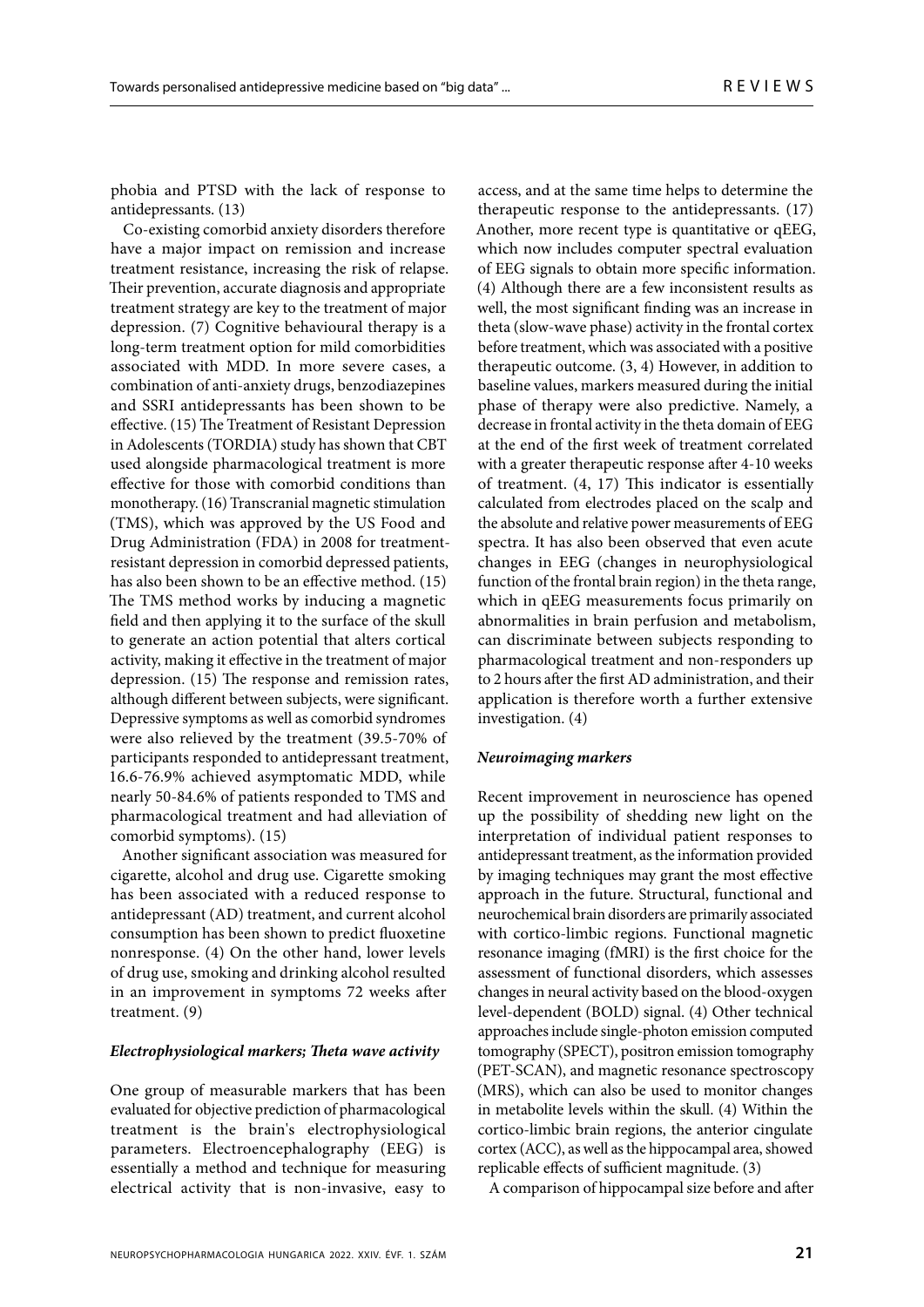antidepressant treatment showed that the smaller hippocampal size before therapy results in worse treatment outcome.  $(3, 4)$  This finding is thought to be due to the impairment of glucocorticoid receptor function and hyperactivation of the hypothalamicpituitary-adrenocortical (HPA) axis, resulting in a reduction of serotonin levels and hippocampal volume. (12) In more detail, a collective feature of subjects with MDD is a reduced or lost sensitivity to glucocorticoids, which greatly reduces negative feedback, hence increasing the duration of HPA axis activation and also leading to a stress-sensitive immune response, inflammation. (3)

Besides this, the structure and activity of the ACC were also examined and it was replicated and concluded that hyperactivation of the ACC at baseline, mainly in the rostral (rACC), pregenual (pgACC) and ventral cortex (vACC), was the biomarker with the highest predictive value of antidepressant treatment response in various cognitive tasks, such as emotion perception tasks, working memory tasks, or resting state.  $(3, 4, 18)$  This has been tested and confirmed for a number of drugs (SSRI, SNRI, TCA, bupropion). In the rACC, it has been shown that elevated resting glucose metabolism predicts a better treatment response, while impaired rACC activity predicts the opposite. (4, 17)

Similar abnormal activity was also detected within several fronto-temporal and limbic brain regions, in which increased functional connectivity was also associated with the drug treatment response. However, amygdala activity during emotion perception tasks showed inconsistent association with response rate between the two review papers  $(3, 4)$ . The altered connectivity between different brain regions, as well as changes in the volume of each brain area, could serve as potential markers for future studies. However, there are few longitudinal studies on the time course of volume changes and the biochemical and morphological background of these changes remains unclear. (17)

# **Peripheral markers**

As it is well known, a large group of biomarkers can be detected in urine, saliva, blood and cerebrospinal fluid (CSF), so they are among the variables that can be measured and collected relatively quickly and efficiently. Since their application in clinical practice is feasible and practicable, it is worthwhile to focus in the future on the broad investigation of this category. (4) Most of the results are closely related to immune

function, as a correlation between the pathophysiology of MDD and the background of immune dysfunction is hypothesised. However, only the predictive effect of brain-derived neurotrophic factor (BDNF) can be replicated across review studies. The role of BDNF in serum is to promote cell differentiation. Therefore, elevated levels in the early treatment phase are a good predictor of the subsequent therapeutic response. (4) If the serum level does not rise after two weeks, this is likely to reflect a failure to achieve remission or an increased risk of relapse. Peripheral markers are measured before starting treatment or in the early course. (4) Elevated levels of BDNF were associated with treatment response in another study, but here it was important to note that they had a predictive value only when the time variability of the peripheral marker was taken into consideration. (3) However, BDNF levels measured after treatment should not be forgotten, because they have predictive value for relapse.

In general, knowledge of the pharmacokinetic and pharmacodynamic interactions may also be relevant for the choice of antidepressant drug, since interference with the function of CYP enzymes may alter the plasma levels of another agent taken concomitantly with the drug or of the drug itself by raising or drastically lowering them to toxic levels, not to mention the resulting consequences, which may be severe in some cases. (19)

# **Genetic markers**

Recent improvement in science has given rise to the proliferation of genome-wide association studies (GWAS), which are used to analyse a wide range of single nucleotide polymorphisms (SNPs) using highthroughput genotyping technology across the entire human genome. SNPs can be used to determine the contribution of genes to drug efficiency in clinical association studies.  $(11)$  This is supported by indirect evidence that the combined effects of SNPs contribute about 50% or more to antidepressant response. GWAS studies differ from the candidate-gene approach in that they do not rely on a prior hypothesis about the relevant genes. (11) If the target of GWAS analyses is treatment response, it is called a pharmacogenomics study. A GWAS study is usually composed of four parts, which include the selection of participants involving a control group; DNA isolation and genotyping; statistical analysis of the association between each SNP and the outcome variable; replication studies of the identified associations,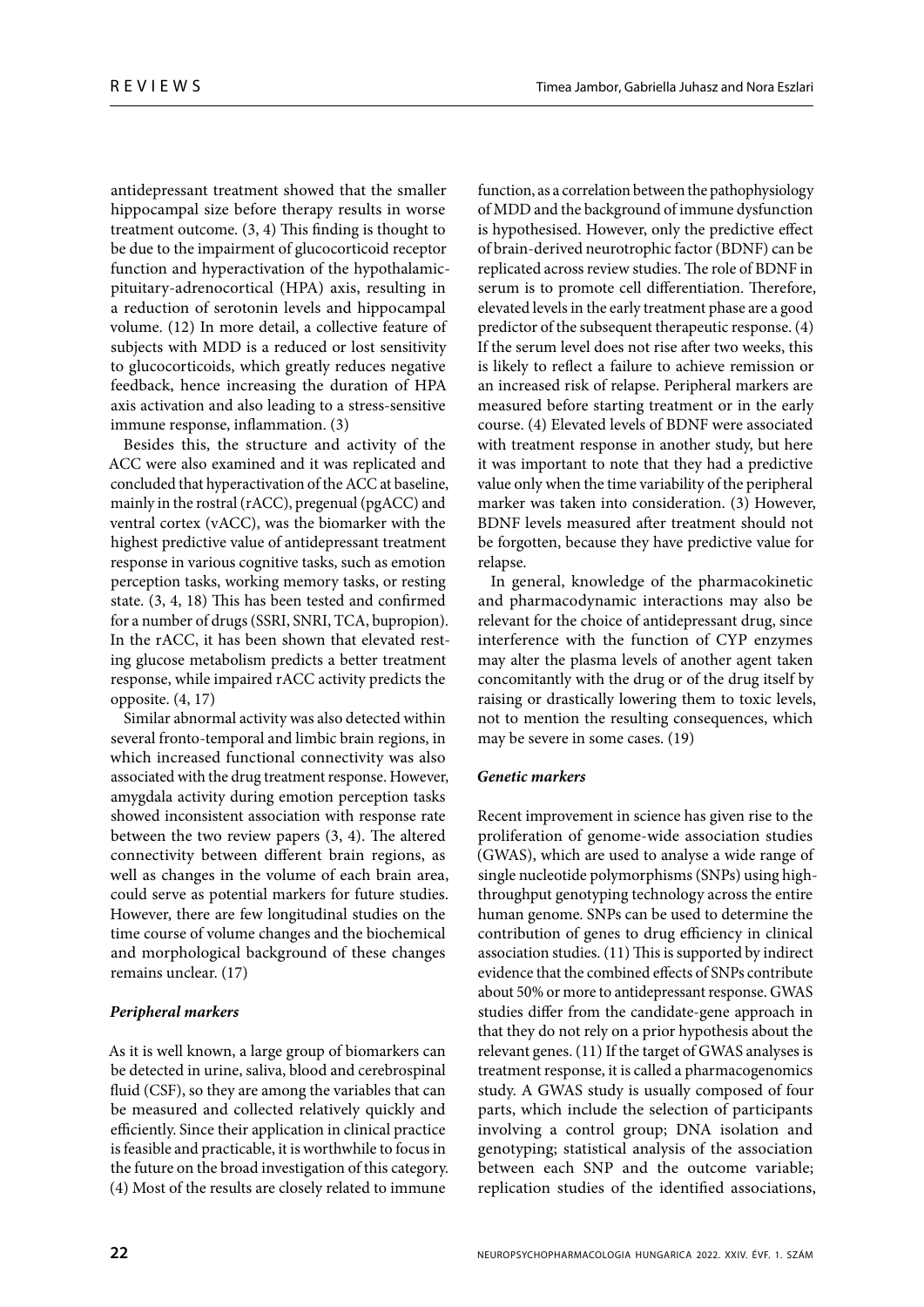and testing whether the SNPs in question survived genome-wide correction for multiple testing. (11) The approach faces a number of challenges, such as the issue of multiple comparisons, and dealing with deviations due to ethnicity as reflected in different allele frequencies. (11) In the present review, we focus only on pharmacogenomics results that either could be replicated or survived correction for multiple testing. However, there are no consistently reproducible results from GWAS studies on the effectiveness of antidepressants. One possible reason for this is that if the response to antidepressants is a polygenic inherited phenotype, individual studies may not be able to detect all most significant effects. (10) However, limited sample size, heterogeneity of the sample and limited coverage of genetic variants may also be reasons for the failure of these studies. (12)

In contrast, we found several genomic results that fulfilled the other criterion, namely survived correction for multiple testing. They are listed in Table 2 and discussed in detail in the following chapter.

# **Pharmacogenomic results for drug efficacy and side eff ects in the three most comprehensive studies**

The three most comprehensive pharmacogenetic studies are the Genome-Based Therapeutic Drugs for Depression (GENDEP), (20) the Munich Antidepressant Treatment Response (MARS) project, (21) and the Sequenced Treatment Alternatives to Relieve Depression (STAR\*D) study, which focus on the effectiveness of antidepressants in depression. (22)

The common inclusion criteria in the metaanalysis of these comprehensive studies (GENDEP, MARS, STAR\*D) were a Caucasian/white European ancestry to maintain homogeneity of the samples, and a diagnosis of unipolar depression, as well as (except in the GENDEP project) a minimum Hamilton Depression Rating Scale (HAM-D) score of 14. (10) Two larger analyses were conducted across the three comprehensive studies, first testing the role of common genetic variants in the treatment response with different antidepressants. (10) This was followed by a more specific study looking at the contribution of genetic variations within the antidepressant group of SSRIs. Percentage improvement in depression and remission was assessed over 12 weeks of treatment in the patients in the study. (10) In addition, two secondary outcomes (early percentage change in depression severity and early 25% improvement) were defined during the first 2 weeks of pharmacological treatment to analyse the genetic effects involved

in early changes. (10) In addition to univariate tests, polygenic scores were determined to test the combined effect of weak associations in the genome. In the primary analyses conducted over 12 weeks of treatment, no individual SNP association reached the statistical significance threshold for the whole genome. (10) Analysis of STAR\*D, as well as GENDEP limited to 1354 patients treated with SSRIs, however, identified an intergenic region on chromosome 5 that was associated with early improvement in the first two weeks of treatment. (10) Although not reliable, objective markers of pharmacological treatment outcome have been identified, indirect evidence is provided that these common genetic variants contribute to individual differences in treatment response. (10)

Because of this initial failure, the samples from the STAR\*D and GENDEP studies were re-examined in a subsequent meta-analysis. Possible reasons for the unsuccessful initial analyses included limited genome coverage, small sample sizes, treatment heterogeneity, and therefore this new meta-analysis attempted to overcome these previous limitations. (12) The coverage of genetic variables was addressed by exome genotyping and dense imputation. The association with response to pharmacological treatment was investigated at the levels of SNPs, genes and pathways. (12) Heterogeneity was resolved by administration of matching antidepressants. During the whole study, patients were given citalopram, escitalopram and nortriptyline. Two other replication samples were also used for the analysis, where the replicability of potential variables was investigated: the Novel Methods leading to New Medications in Depression and Schizophrenia (NEWMEDS) and the Pharmacogenomic Research Network Antidepressant Medication Pharmacogenomic Study (PGRN-AMPS).  $(12)$  The primary outcome was improvement in depressive symptoms and remission after 12 weeks of antidepressant treatment. Partial replication was achieved only for the rs116692768 SNP, which showed a strong association with symptom improvement from baseline. (12) However, this result was only replicated in the PGRN-AMPS sample and not in NEWMEDS. This SNP is located within the intron region of a gene called *ITGA9*, integrin a9. Involvement of these integrins in antidepressant effect is suspected, but further studies are needed to clarify their exact role. (12) Besides *ITGA9* rs116692768, another SNP survived correction for the 12-week treatment response in this study: rs76191705 of neurexin 3 gene *NRXN3*, but this result could not be replicated at all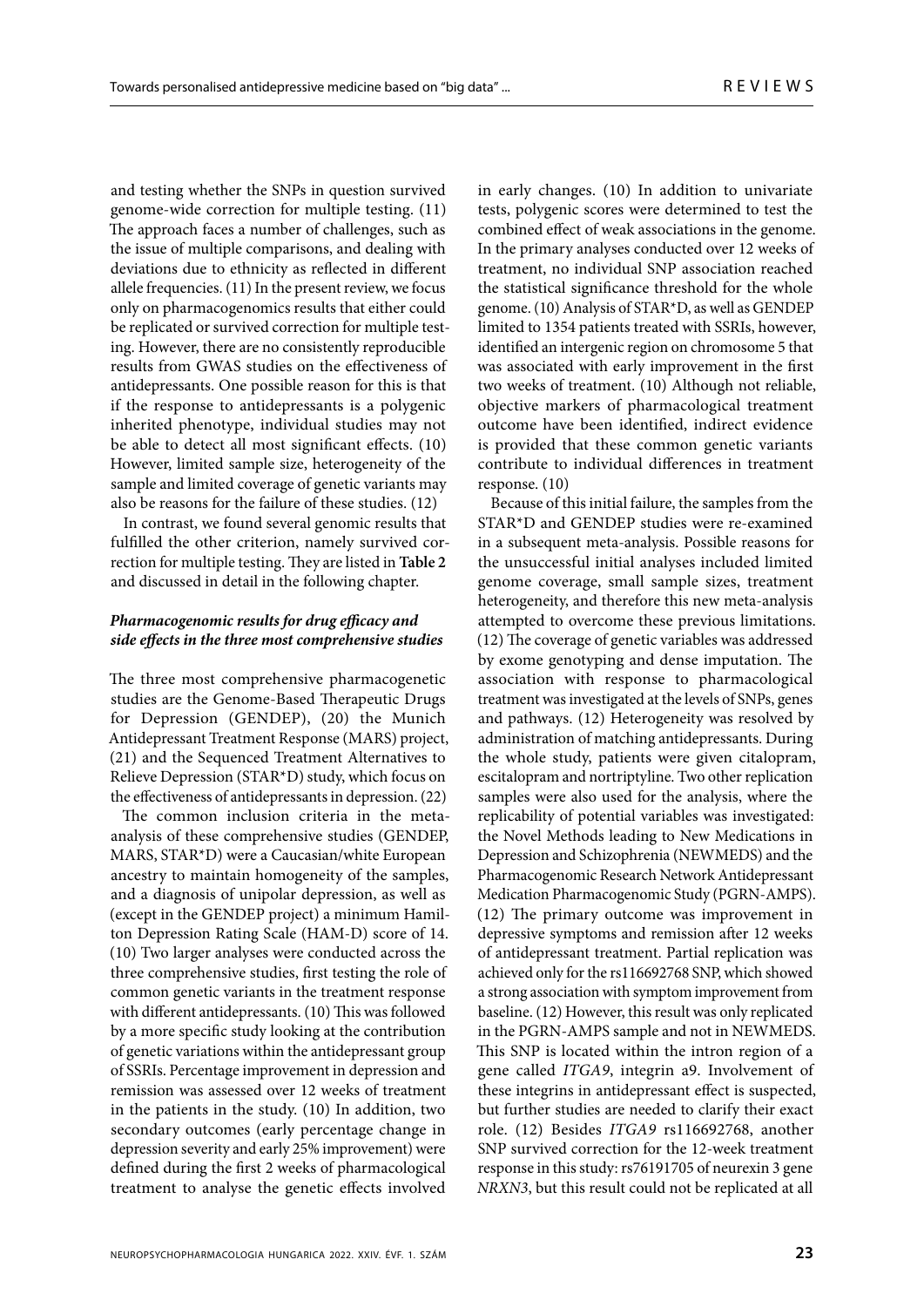(12). At the level of genes, only *OR4K2* gene, encoding olfactory receptor family 4 subfamily K member 2, survived correction, especially for symptom improvement. However, its rare alleles had opposite effects compared to common alleles between the two subsamples used for meta-analysis, and the effect of this gene was not tested for replication. (12) At the level of gene sets, three hits emerged, but only the steroid hormone receptor signalling pathway could be replicated and in only one of the two independent samples. (12)

The results described above investigated genetic markers associated with drug efficacy of ADs in patients with major depression. However, there are also GWAS studies in which potential candidate markers were analysed in relation to the side effects of antidepressant drugs. (11) Several genome-wide significant results were obtained in the STAR\*D study. Drug-related side effects were grouped in the study, four of which were highlighted including general adverse events, burden of sexual side effects, dizziness, and adverse symptoms related to vision or hearing. (11) The first significant result associated with bupropion-induced sexual side effects was 10 SNPs in the *SACM1L* gene. (11, 23) Besides this gene, another genome-wide significant result was the rs7136572 SNP (*USP44* gene), which was found to be significant in relation to early sexual side effects. (11) Adverse symptoms related to vision and hearing caused by citalopram were associated with rs17135437 SNP in the *COL26A1* gene, a member of the collagen protein family. (11, 24) A genome-wide significant result for general adverse events was rs16965962 SNP located in an intergenic region on chromosome 13. Rs13432159 SNP (mapped to *LINC01812* and *AC007422.1* genes in 2p14) was also significant for general adverse events. (11, 24) Perhaps the most notable and noteworthy of the aforementioned side effects is the development of suicidal ideation. Although medication is used primarily to avoid the most tragic outcome of major depression, which is a completed suicide, unfortunately some medications can still induce such ideation. This effect has been observed particularly with SSRIs. (11) In the STAR\*D study, an investigation was conducted to identify SNPs that enhance the development of suicidal ideation during citalopram treatment. The GWAS study identified a genome-wide significant association with citalopram treatment, rs11628713 SNP located in the *PAPLN* gene. In another GWAS, rs11143230 located in the *GDA* gene, was associated with suicidal ideation during treatment. (11, 25)

Although the results were significant at the genome level, they could not be replicated, which calls into question the validity of these associations. Furthermore, the small sample size does not justify confident conclusions.  $(11)$  As monitoring of serum levels was not ensured, this could lead to further biases. Furthermore, investigations were only conducted in relation to specific antidepressants and therefore no general conclusions can be drawn. In addition, for the results related to AD side effects, gene variants that showed a relatively significant effect were of rare allele frequency. (11) The potential for gene-gene or gene-environment interactions was also not assessed. In the future, more extensive exploration of SNP genotypes could help both patients and physicians to make more informed and personalised decisions. Currently, pharmacogenetic tests are available in the US with FDA approval and in several other countries, which are performed on patients before prescribing medication. (11) The socalled PGx tests, which have received approval, detect differences in the genes encoding enzymes involved in drug metabolism and make dose adjustments on a personalised basis. (26) A good example is the case of the antidepressant nortriptyline, whose plasma levels can vary by a factor of up to 10 depending on the number of functional *CYP2D6* alleles. Although there is not yet solid evidence, it is suspected that *CYP2D6* polymorphisms have significant clinical consequences in nortriptyline response. (26) If these tests were more widely used and genetic data were taught in a niche way, the method could be effectively applied in future global primary care. It would also represent an improvement and would increase the predictive power of the model if the coverage of genetic variations was much deeper in GWASes for response or intolerance to a single compound. (11) It is also essential to establish a candidate gene set that can be well replicated as an indicator of AD response in the future. At this point, several selection criteria should be considered for the selection of candidate pharmacogenetic genes/SNPs. (11) Examples include dense genotyping and independent replication, where correlations are verified by the choice of a multistep method. Other relevant aspects that, although independent of SNP selection, are worth discussing are methodological factors such as the sampling source (blood, saliva, bucca), diagnostic factors and other environmental influences (family status, education, health status, etc.). (11) Whole exome as well as whole genome sequencing is required to detect rare allele variants. As far as the analysis of gene-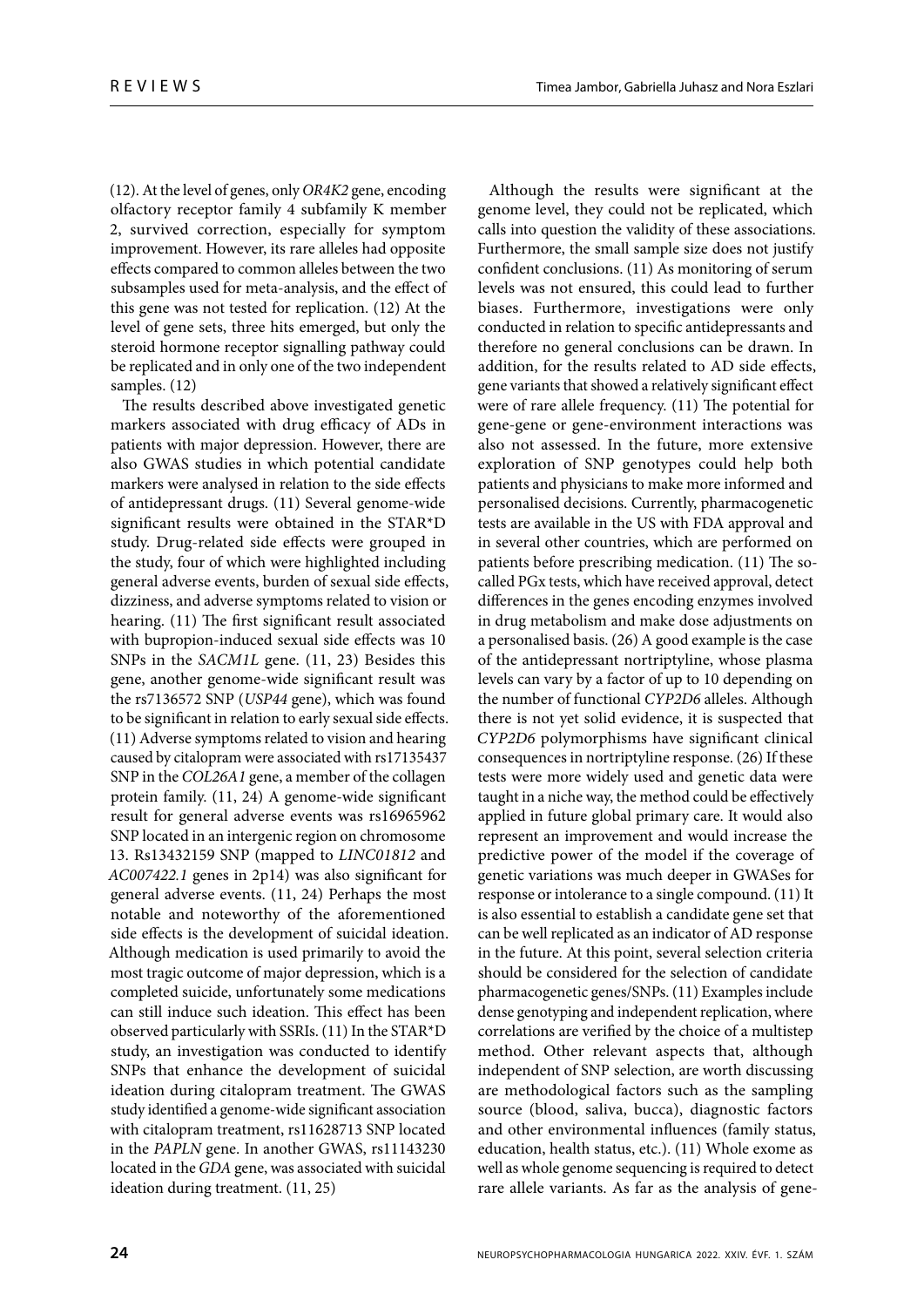#### Table 2. Pharmacogenomic results of meta-analyses on antidepressant treatment response or side effects, which are significant at a genome-wide corrected level.

None of them could be fully replicated. Genome-wide significant results were found either at SNP level or pathway level. It has to be noted that GO: 0030518 pathway is<br>only very close to corrected significance threshold (p Depression and Schizophrenia; GENDEP: Genome-Based Therapeutic Drugs for Depression; STAR\*D: Sequenced Treatment Alternatives to Relieve Depression.

| <b>SNP</b>                                                                                                                              | Gene(s) mapped<br>to significant SNP(s)<br>/ significant gene<br>or pathway          | Effect/Side<br>effect                           | Active<br>ingredient                                                                    | Sample<br>size | Replicated in                                                                                              | References                                                                                                                       |
|-----------------------------------------------------------------------------------------------------------------------------------------|--------------------------------------------------------------------------------------|-------------------------------------------------|-----------------------------------------------------------------------------------------|----------------|------------------------------------------------------------------------------------------------------------|----------------------------------------------------------------------------------------------------------------------------------|
| rs12054895                                                                                                                              | PURPL, AC093300.1 genes<br>in 5p14.1                                                 | early<br>improvement<br>(continuous<br>outcome) | 2 weeks of SSRI treatment<br>(citalopram, escitalopram)                                 | 1354           | not                                                                                                        | <b>GENDEP Investigators,</b><br><b>MARS</b> Investigators,<br>STAR*D Investigators,<br>2013; Am J Psychiatry<br>170(2): 207-217. |
| rs116692768                                                                                                                             | ITGA9 gene<br>in 3p22.2                                                              | depressive<br>symptom<br>improvement            | 12 weeks of SSRI<br>treatment (citalopram,<br>escitalopram)                             | 1828           | replicated in PGRN-<br>AMPS (n=492, treated<br>with citalopram or<br>escitalopram), but<br>not in NEWMEDS  | Fabbri C et al, 2018;<br>Pharmacogenomics J<br>18(3): 413-421.                                                                   |
| rs76191705                                                                                                                              | NRXN3 gene<br>in 14q31.1                                                             | depressive<br>symptom<br>improvement            | 12 weeks of SSRI<br>treatment (citalopram,<br>escitalopram)                             | 1828           | not                                                                                                        | Fabbri C et al, 2018;<br>Pharmacogenomics J<br>18(3): 413-421.                                                                   |
|                                                                                                                                         | GO: 0005694<br>chromosomal pathway<br>(main genes: UPF1,<br>HMGB1, FOXC1, PAM)       | depressive<br>symptom<br>improvement            | 12 weeks of<br>antidepressant treatment<br>(citalopram, escitalopram,<br>nortriptyline) | 1739           | not                                                                                                        | Fabbri C et al, 2018;<br>Pharmacogenomics J<br>18(3): 413-421.                                                                   |
|                                                                                                                                         | GO: 0044427<br>chromosome fragment<br>(main genes: UPF1,<br>FOXC1, PAM)              | depressive<br>symptom<br>improvement            | 12 weeks of<br>antidepressant treatment<br>(citalopram, escitalopram,<br>nortriptyline) | 1739           | not                                                                                                        | Fabbri C et al, 2018;<br>Pharmacogenomics J<br>18(3): 413-421.                                                                   |
|                                                                                                                                         | GO: 0030518 Steroid<br>hormone receptor<br>signalling pathway<br>(major gene: YWHAH) | remission                                       | 12 weeks of<br>antidepressant treatment<br>(citalopram, escitalopram)                   | 1422           | replicated in<br>NEWMEDS (n=370,<br>treated with<br>citalopram or<br>escitalopram) but not<br>in PGRN-AMPS | Fabbri C et al, 2018;<br>Pharmacogenomics J<br>18(3): 413-421.                                                                   |
| rs2742417,<br>rs2251954,<br>rs2742421,<br>rs2742423,<br>rs1969624,<br>rs2673057,<br>rs2742431,<br>rs2742435,<br>rs2245705,<br>rs2742390 | SACM1L gene                                                                          |                                                 | 12 weeks of<br>sexual side effects antidepressant treatment<br>(bupropion)              | 1439           | not                                                                                                        | Lin E & Lane HY, 2015;<br>Pharmacogenomics<br>16(5): 555-566.                                                                    |
| rs7136572                                                                                                                               | USP44 gene                                                                           | early sexual side<br>effects                    | 12 weeks of<br>antidepressant treatment<br>(bupropion)                                  | 1439           | not                                                                                                        | Lin E & Lane HY, 2015;<br>Pharmacogenomics<br>16(5): 555-566.                                                                    |
| rs17135437                                                                                                                              | COL26A1 gene                                                                         | vision/hearing<br>side effects                  | 12 weeks of SSRI<br>treatment (citalopram)                                              | 1762           | not                                                                                                        | Lin E & Lane HY, 2015;<br>Pharmacogenomics<br>16(5): 555-566.                                                                    |
| rs16965962                                                                                                                              | RPL7P45, AL138954.1<br>genes in 13q33.2                                              | general side<br>effect burden                   | 12 weeks of SSRI<br>treatment (citalopram)                                              | 1762           | not                                                                                                        | Lin E & Lane HY, 2015;<br>Pharmacogenomics<br>16(5): 555-566.                                                                    |
| rs13432159                                                                                                                              | LINC01812, AC007422.1<br>genes in 2p14                                               | general side<br>effect burden                   | 12 weeks of<br>antidepressant treatment<br>(sertraline)                                 | 1439           | not                                                                                                        | Lin E & Lane HY, 2015;<br>Pharmacogenomics<br>$16(5): 555-566.$                                                                  |
| rs11628713                                                                                                                              | PAPLN gene                                                                           | suicidal thoughts<br>during treatment           | 14 weeks of SSRI<br>treatment (citalopram)                                              | 180            | not                                                                                                        | Lin E & Lane HY, 2015;<br>Pharmacogenomics<br>16(5): 555-566.                                                                    |
| rs11143230                                                                                                                              | GDA gene<br>in 9q21.13                                                               | increasing<br>suicidal tendency                 | 12 weeks of anti-<br>depressant treatment<br>(escitalopram,<br>nortriptyline)           | 706            | not                                                                                                        | Lin E & Lane HY, 2015;<br>Pharmacogenomics<br>16(5): 555-566.                                                                    |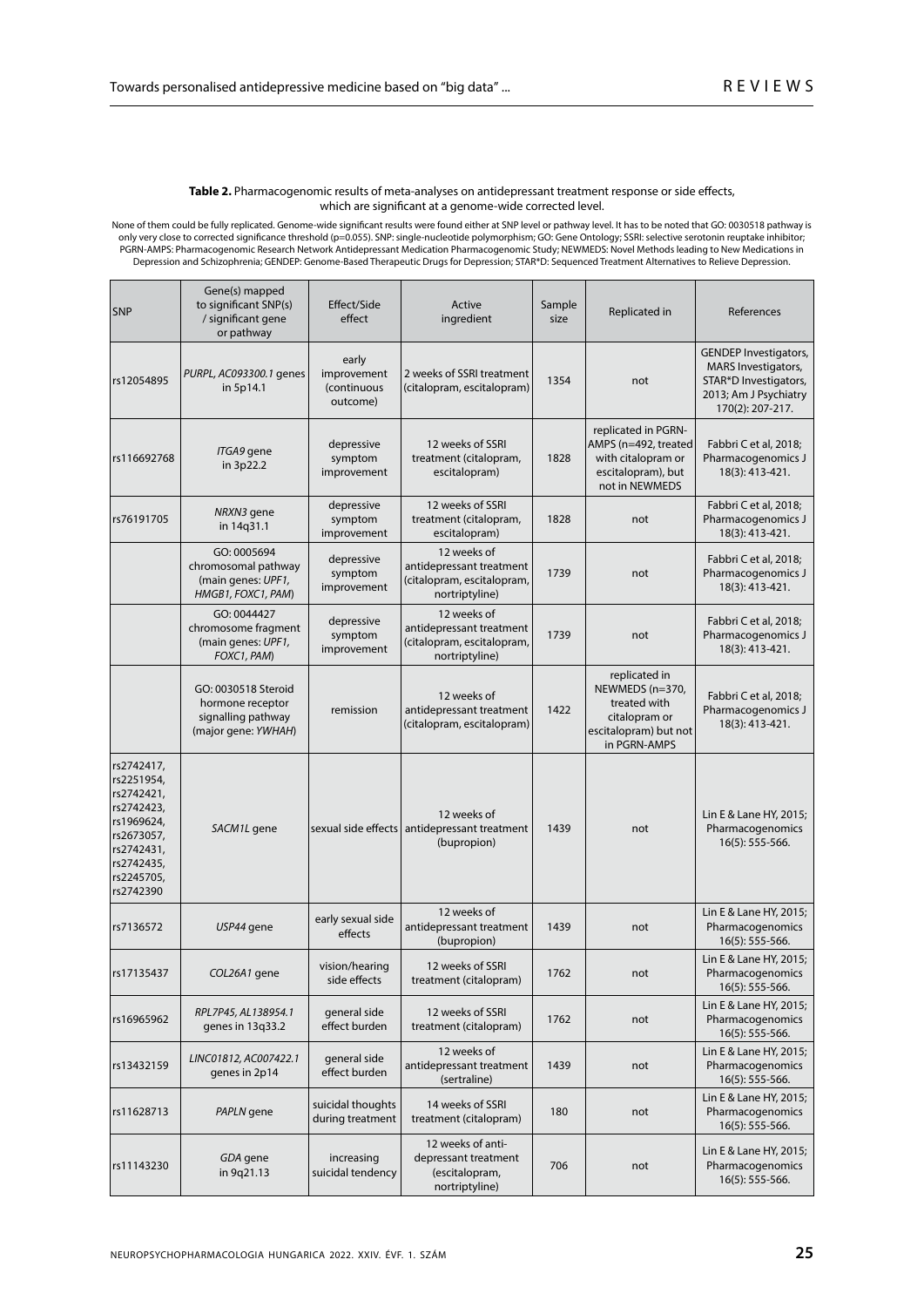gene and gene-environment interactions is concerned, machine learning techniques, which are part of artificial intelligence, could also offer an effective aid and an acceptable method for predicting drug efficacy. Further research and independent replication patterns are needed in the future to validate the role of SNPs in GWAS studies. (11)

# **DISCUSSION**

The results discussed in the present review article, which is based on the most recent literature, summarise the potential predictive factors that influence the effectiveness of antidepressant treatments in depression. (4) We discussed only the markers that have shown replicable effects between at least two former systematic review papers and also within each of these review papers. Moreover, we discussed genome-wide significant pharmacogenomics results from former meta-analyses. With our stringent selection criteria for markers we aimed to align the most robust predictors across different conditions and different moderators of antidepressant response.

Although many studies have been devoted to the identification of these markers, despite much effort, few predictive factors are actually incorporated into clinical practice. Despite the recent focus on genetic and other peripheral markers, there is still no established evidence-based approach to personalised treatment. (4) Due to cost and resource constraints, only those markers that prove to be the most costeffective can be introduced into clinical practice. Drugs are also primarily targeted at patients who are most likely to benefit from the effectiveness of the therapy. (4) Psychological tests (questionnaires) are considered to be the most cost-effective method in this case, as they provide a preferred and already known predictor and because they are the easiest way for clinicians to measure and evaluate. With advances in science and cost reduction, it is assumed that it would be possible to include biomarkers. (4) From these markers, especially the qEEG measurements have a significant discriminatory value. The relatively low cost and high predictive power of this method make it attractive for incorporation into clinical practice. (4) In the near future, these routine tests could have a robust impact in determining the probable therapeutic response to antidepressants in patients with major depression. (4)

In the future, the best solution would be to set up a predictive model that takes into account the

patient's predominant symptoms, medical history and available biomarkers that influence his or her therapy. (4) The predictive value would consist of a combination of several aspects, with each factor being weighted according to its effect size. One way to develop a model to describe the predictive factors of antidepressant response and to explore the differential effects of each predictor is to apply machine learning. (4) Using machine learning models, datasets from clinical trials and clinical registries, as well as from different research areas, could be pooled. The results of the studies would be validated by a program that would be able to detect relationships between different variables, validate the attributes and assign appropriate weights to them.  $(4)$  The model would also be able to learn which properties predict different responses and for different drugs. There is a pressing need for the widespread development of this method in the near future to provide truly evidence-based, personalised and effective treatment for people with major depression. (4) The search for a solution is also urgent because the prevalence of this disorder is increasing in the world population, to which the current pandemic-induced situation is a major contributory factor.

It is important to note however, that effective, personalised and evidence-based pharmacological treatment alone is not enough. (4) In addition, lifestyle counselling, regular check-ups and psychotherapeutic treatments are needed. This is an important aspect, as effective controlled therapy contributes to the recovery process, helps to achieve remission and reduces mortality.(4)

Another important limitation of our current approach is that we focused on the most robust predictors of antidepressant response. Although this set of robust predictors can be useful for an initial inclusion of markers into machine learning models, further sets of markers should also be identified later. These further sets of markers exert their effects on treatment response only in the presence of certain moderator conditions (such as age, sex, socioeconomic status or active ingredient of the drug). It would also be crucial to identify moderator variables that consistently modify the effect of these different sets of predictors on treatment response.

To conclude, our present results intended to provide a list of general and robust markers of antidepressant response in major depression, which markers can be utilised by a start of further empirical studies with machine learning methods on "big data" of patients.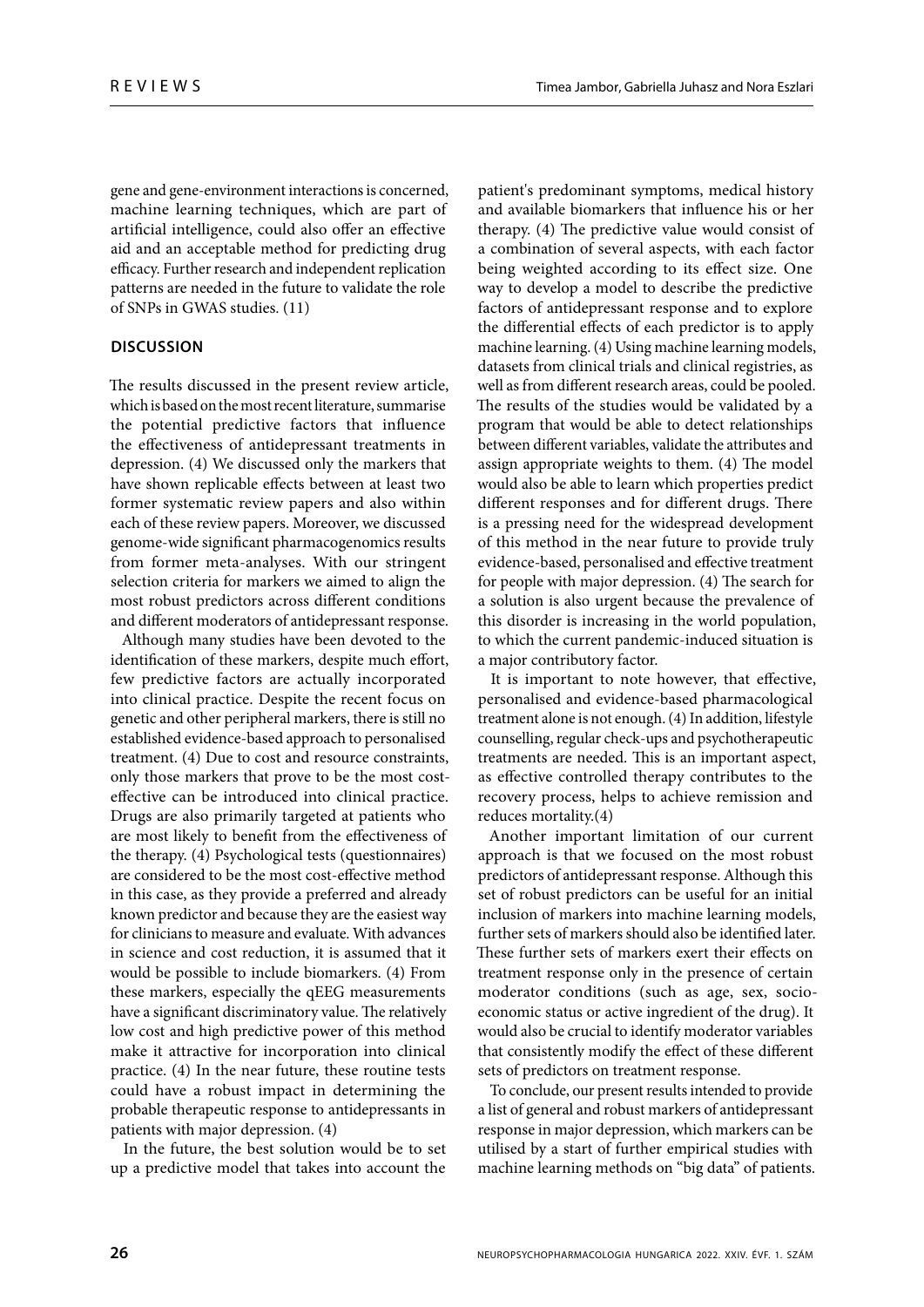#### **Conflicts of interest:**

The authors declare no conflict of interest.

FUNDING SOURCES: The study was supported by the Hungarian Brain Research Program (Grants KTIA\_13\_NAPA-II/14 and 2017-1.2.1-NKP-2017-00002), and the National Development Agency (Grant KTIA\_NAP\_13-1-2013-0001); by the Hungarian Academy of Sciences, Hungarian National Development Agency, Semmelweis University and the Hungarian Brain Research Program (Grant KTIA\_NAP\_13-2-2015-0001, MTA-SE-NAP B Genetic Brain Imaging Migraine Research Group); by the New National Excellence Program of the Ministry for Innovation and Technology from the source of the National Research, Development and Innovation Fund (ÚNKP-20-4-II-SE-9; ÚNKP-21-4-II-SE-1); by the National Research, Development and Innovation Office, Hungary (2019-2.1.7-ERA-NET-2020-00005), under the frame of ERA PerMed (ERAPERMED2019-108) and receiving funding from the ERA-NET COFUND Programme with co-funding from the European Union Horizon 2020 research and innovation programme. The study was also supported by the Hungarian Academy of Sciences (MTA-SE Neuropsychopharmacology and Neurochemistry Research Group); by the Thematic Excellence Programme (2020-4.1.1.-TKP2020) of the Ministry for Innovation and Technology in Hungary, within the framework of the Neurology and Translational Biotechnology thematic programmes of the Semmelweis University, and project no. TKP2021-EGA-25 has been implemented with the support provided by the Ministry of Innovation and Technology of Hungary from the National Research, Development and Innovation Fund, financed under the TKP2021-EGA funding scheme. None of the funders had any role in designing the study, collecting, analysing or interpreting data, or in writing this paper for publication.

#### **Corresponding author:** Nora Eszlari

Department of Pharmacodynamics, Faculty of Pharmacy, Semmelweis University, Budapest, Hungary E-mail: eszlari.nora@pharma.semmelweis-univ.hu

## **REFERENCES**

- 1. Malhi GS, Mann JJ. Depression. The Lancet. 2018;392(10161): 2299-312.
- 2. Gyires Klára FZ, Ferdinandy Péter. Farmakológia és klinikai farmakológia. Budapest: Medicina Könyvkiadó Zrt.; 2020. 459-68 p.
- 3. Voegeli G, Cléry-Melin ML, Ramoz N, Gorwood P. Progress in Elucidating Biomarkers of Antidepressant Pharmacological

Treatment Response: A Systematic Review and Meta-analysis of the Last 15 Years. Drugs. 2017;77(18):1967-86.

- 4. Perlman K, Benrimoh D, Israel S, Rollins C, Brown E, Tunteng JF, et al. A systematic meta-review of predictors of antidepressant treatment outcome in major depressive disorder. J Affect Disord. 2019;243:503-15.
- 5. Gorwood P, Vaiva G, Corruble E, Llorca PM, Bayle FJ, Courtet P. The ability of early changes in motivation to predict later antidepressant treatment response. Neuropsychiatr Dis Treat. 2015;11:2875-82.
- 6. Goodyer IM, Wilkinson PO. Practitioner Review: Therapeutics of unipolar major depressions in adolescents. J Child Psychol Psychiatry. 2019;60(3):232-43.
- 7. Berwian IM, Walter H, Seifritz E, Huys QJ. Predicting relapse after antidepressant withdrawal - a systematic review. Psychol Med. 2017;47(3):426-37.
- 8. MacQueen G, Santaguida P, Keshavarz H, Jaworska N, Levine M, Beyene J, et al. Systematic Review of Clinical Practice Guidelines for Failed Antidepressant Treatment Response in Major Depressive Disorder, Dysthymia, and Subthreshold Depression in Adults. Can J Psychiatry. 2017;62(1):11-23.
- 9. Boylan K, MacQueen G, Kirkpatrick R, Lee J, Santaguida PL. A systematic review of interventions for treatment resistant major depressive disorder in adolescents. Eur Child Adolesc Psychiatry. 2020;29(4):433-43.
- 10. GENDEP Investigators, MARS Investigators, STAR\*D Investigators. Common Genetic Variation and Antidepressant Efficacy in Major Depressive Disorder: A Meta-Analysis of Three Genome-Wide Pharmacogenetic Studies. The American Journal of Psychiatry. 2013:207-2017.
- 11. Lin E & Lane HY, 2015. Genome-wide association studies in pharmacogenomics of antidepressants. Future Medicine, Pharmacogenomics 16(5): 555-566.
- 12. Fabbri C, Tansey KE, Perlis RH, Hauser J, Henigsberg N, Maier W, et al. New insights into the pharmacogenomics of antidepressant response from the GENDEP and STAR\*D studies: rare variant analysis and high-density imputation. Pharmacogenomics J. 2018;18(3):413-21.
- 13. De Carlo V, Calati R, Serretti A. Socio-demographic and clinical predictors of non-response/non-remission in treatment resistant depressed patients: A systematic review. Psychiatry Res. 2016;240:421-30.
- 14. American Psychiatric Association. Diagnostic and Statistical Manual of Mental Disorders (5th ed.). Arlington, VA: APA; 2013.
- 15. Thompson L. Treating major depression and comorbid disorders with transcranial magnetic stimulation. J Affect Disord. 2020;276:453-60.
- 16. Asarnow JR, Emslie G, Clarke G, Wagner KD, Spirito A, Vitiello B, et al. Treatment of selective serotonin reuptake inhibitorresistant depression in adolescents: predictors and moderators of treatment response. J Am Acad Child Adolesc Psychiatry. 2009;48(3):330-9.
- 17. Breitenstein B, Scheuer S, Holsboer F. Are there meaningful biomarkers of treatment response for depression? Drug Discov Today. 2014;19(5):539-61.
- 18. Ball TM, Stein MB, Paulus MP. Toward the application of functional neuroimaging to individualized treatment for anxiety and depression. Depress Anxiety. 2014;31(11):920-33.
- 19. Serretti A. The Present and Future of Precision Medicine in Psychiatry: Focus on Clinical Psychopharmacology of Antidepressants. Clin Psychopharmacol Neurosci. 2018;16(1):1-6.